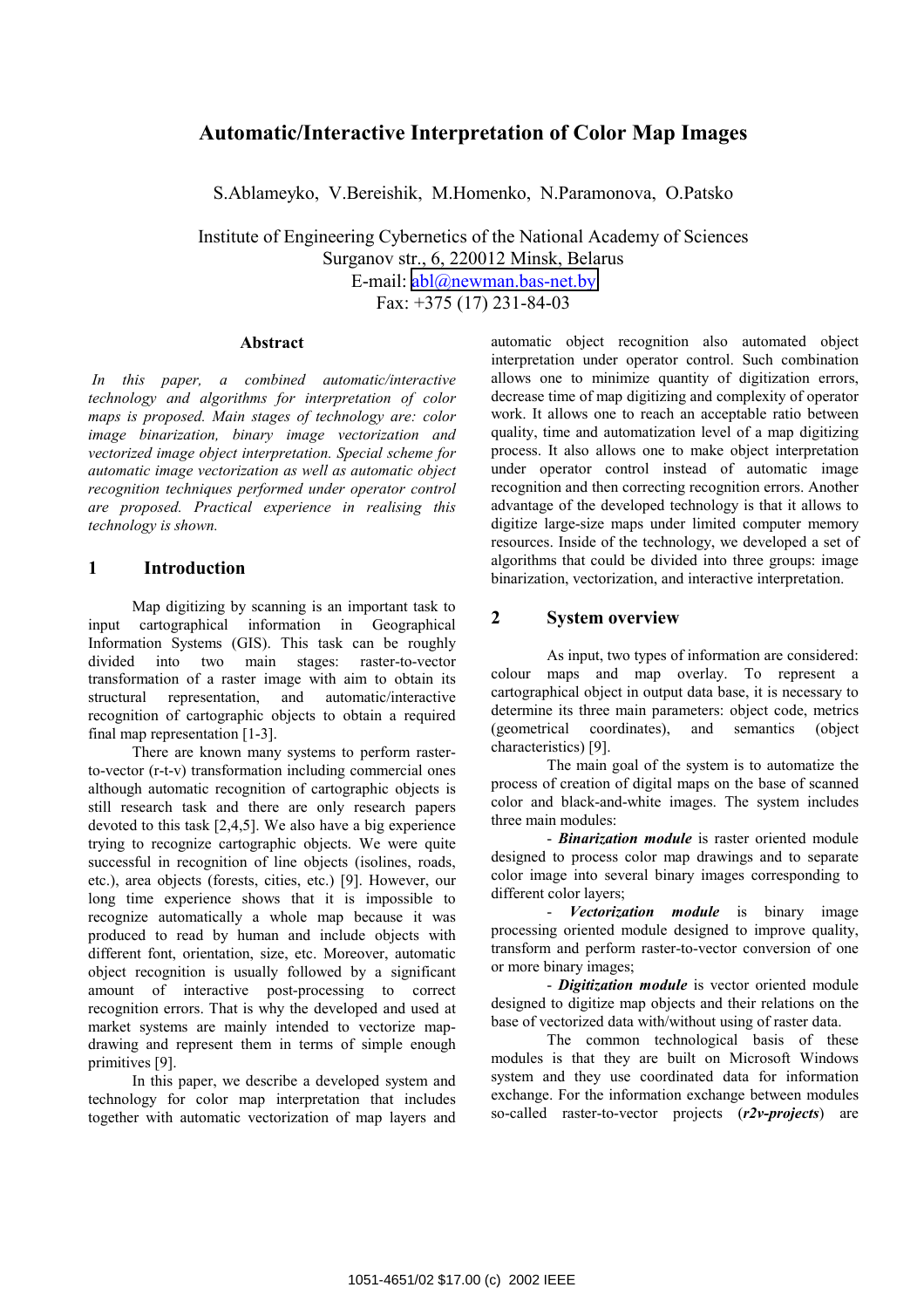implemented. They contain raster and vector data represented in internal format. Such projects can be used as output of binarization module and input of vectorization or digitization ones, as output of vectorization module and input of digitization module. Such projects can also be used as intermediate archive for partially binarized, vectorized or digitized data, i.e. as input-output of corresponding modules. In accordance with the state of processing there are *partially* or *entirely binarized*, *vectorized* and *digitized* r2v-projects. The brief scheme of the system and data exchange is shown in Fig.1.



**Fig.1.** Structure of the system and scheme of data exchange between its modules.

### **3 Color image binarization**

Binarization module takes a scanned colour raster image as input in formats BMP, PCX, and TIFF. Input image can be represented by 8- and 24- bit per pixel. Output of binarization module is layers set together with prepared color image in the form of binarized r2v-project.

At the stage of preprocessing, statistic data (color histograms, pixel neighbourhood relationships, etc.) in RGB space are calculated. Then, initial image is converted into prepared color image in HLS space that is used for viewing and further processing.

Map color layers are extracted automatically. At the same time user has possibility to manage quantity of automatically extracted colors. Such color extraction is based on color space clustering. An interactive correction of color layers is provided by adding/deleting of colors to/from selected layer on the base of clustering analysis. Example of automatic color image processing with extracted color layers is shown in Fig.2 (initial image), Fig.3 (processed image). Extracted color layers are recorded as set of binary images.

Maximal quantity of color layers that can be extracted (using automatic or interactive tools) is not exceed 15.





**Fig.2.** Initial image. **Fig.3.** Automatically processed image

In order to process color images with low quality there is possibility to use interactive tools for color layer extraction. Example of interactive color image processing with extracted layers is shown in Fig.4 (initial image), Fig.5 (processed image).





 **Fig.4.** Initial image. **Fig.5.**Interactively extracted color layers.

### **4 Image vectorization**

The main operations of this stage are image thinning or contouring depending on the required output object representation, transformation in a vector form with segments and their characteristics extraction and forming an intermediate vector data base for further object recognition.

To process different map-drawing image types, the following variants of raster-to-vector transform have been developed:

a) Line-like layer vectorization variant, which produces a skeleton description of line objects and symbols.

b) Region-like layer vectorization variant, which produces a contour description of objects.

To thin image objects, w+3 lines are stored in the line stripe, where w is a maximal thickness of objects. Thinning is performed from the first line (bottom) to the last (top) line. Every line in the stripe is thinned different amount of times. The lowest line is completely unthinned and the highest one is fully thinned, all middle lines are partially thinned. For the thinning of one line two adjacent lines (lower and upper) are used. Under pixel analysis a mask is formed which represents a 8-bit code. Using this mask an input in a table is performed, where a new pixel value is defined. A labeling of each full thinned pixel is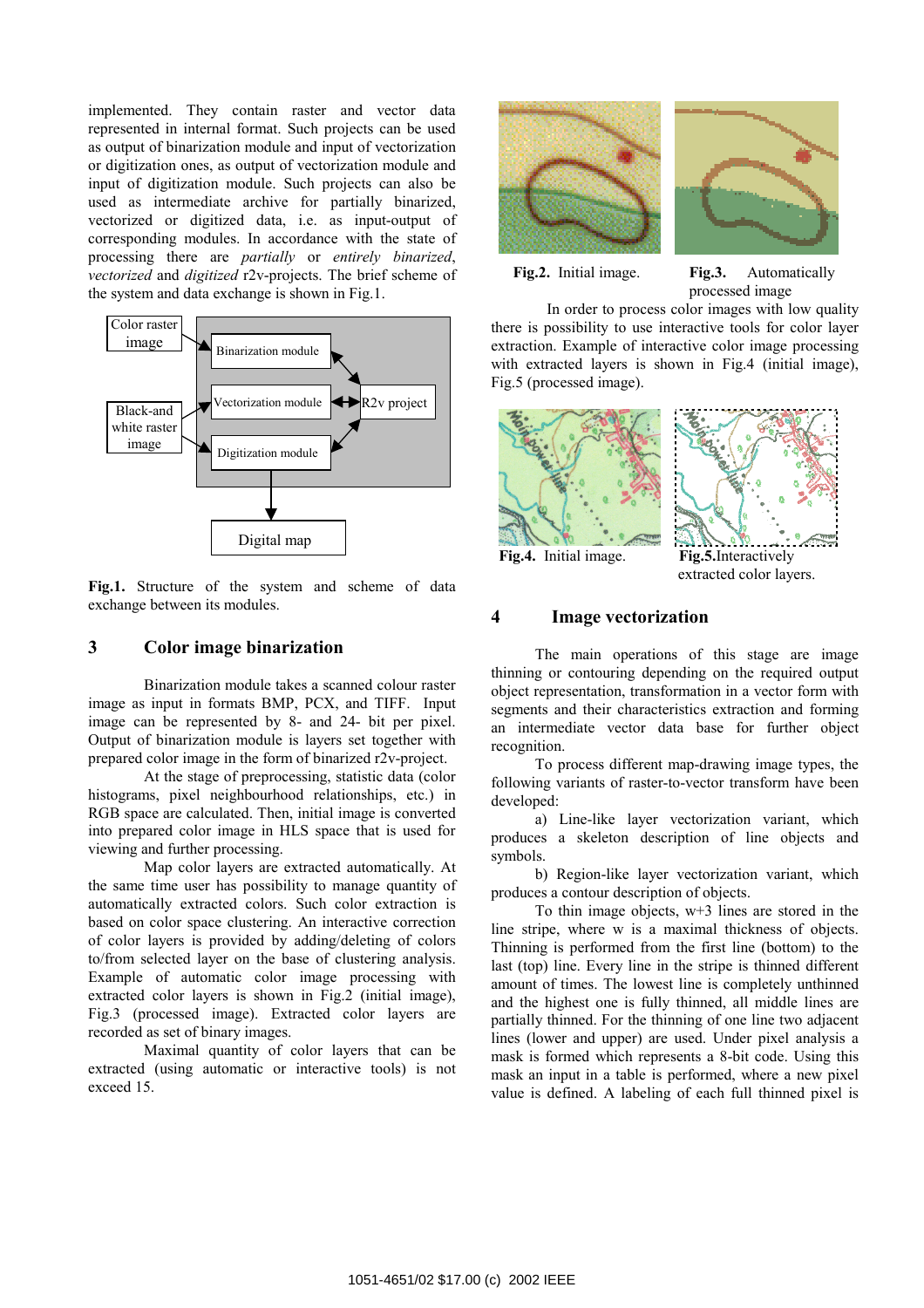performed, and the label is equal to the number of iterations performed.

Thinned image vectorization is performed in one scan and storing three lines in the stripe. In the stripe medial line, black pixels are analyzed using a Crossing number. Depending on the Crossing number value, the following situations are extracted: object beginning, end of object, continuation, merging, splitting, node, and an isolated point. In the vectorization result, the segments of objects bounded by the end points and nodes are extracted. The simple approximation is simultaneously performed.

Contouring algorithm stores two lines in the stripe and solves the following main tasks: extracting the situation in the stripe and its resolution. The possible situations on the image are: object beginning, continuation, splitting, merging, end of object. Under the contour extraction, special buffers are reserved. They are intended for the assembly and storing information about every contour. Then the buffers can be merged or split depending on the processed situation. Simultaneously with the object contour extraction, geometrical parameters of objects are calculated. The relations between processed objects (e.g. object is located inside another one) are computed. Then, vectorization of thin-line images into vector form is performed. In the result of vectorization, an intermediate vector data base is formed which is based on three main element types: connected components (CC), segments bounded by feature points and feature points (nodes and end points) [6]. Example of vectorized map is given in Fig.6.



**Fig.6.** Example of a vectorized map layer.

### **5 Automatic dashed line detection**

The aim of this stage is to assembly line objects having simple structure and consisting from many segments. Typical representatives of such objects are dashed lines. There are known several algorithms to detect dashed lines [7] and there was held a dashed line detection contest [8]. Our algorithm [9] differs from the existed ones by deeper analysis of situations to merge segments that leads to more reliable result in the output. It was developed specially to process complex situations in maps where dashed lines can have various relationships and segments

could be situated very close to each other. The developed algorithm is based on using a dashed line etalons where the etalon for each dashed line includes the following parameters:

- minimal and maximal width and length of segments,

minimal and maximal distance between neighboring segments (gap),

- minimal available quantity of segments in a dashed line.

### **6 Interactive image interpretation**

Realizing this stage we tried to eliminate drawbacks of traditional manual digitizing process. One of its main drawbacks is a difficult visual control of the digitizing process. User cannot practically control which objects have been already digitized and ones are not digitized yet. In our technology this problem is solved in such a way: not digitized data are displayed on a screen by dim colors and data already digitized by bright colors. User can use many tools for comfortable work (raster background, "microscope", moving "glass", changing pick square, etc.). These tools make the digitizing process more comfortable and less routine.

Another drawback of traditional manual process is difficulty of digitizing elongated twist objects that is usually realized by using follow glass technique. In the system based on automatically vectorized data there are some possibilities for this drawback liquidation. In the result of raster-to-vector conversion the coordinates of such objects parts (segments bounded by special points) are formed automatically. To digitize elongated objects consisted from a set of segments, user can only indicate segments in some order by using more simple technique ('mouse'). Such work simplification makes a map digitizing more faster and less difficult. Furthermore, we incorporated some techniques of automatic recognition (seeking the best chain continuation described above) in this technology. If an operator is sure in correct chain continuation, he must only confirm decisions of the system - it is much more simpler than the digitizing using glass. Several modes of elongated object digitizing have been realized in our technology. For the simplicity we call them as "Draw", "Pick", "Go", "Run", and "Jump" modes.

The "Draw" mode permits to input object coordinates by using mouse and is mainly used to digitize text, symbols, bad scanned lines and regions. User can use raster background that is very useful in this mode.

The "Pick" mode permits to pick segments that should be continued by using 'mouse'. The system automatically defines the manner of connection chain tail and picked segment and proposes this variant of chain continuation to user. Choice of connection manner is performed by using already existed connections of segment and distance between two points.